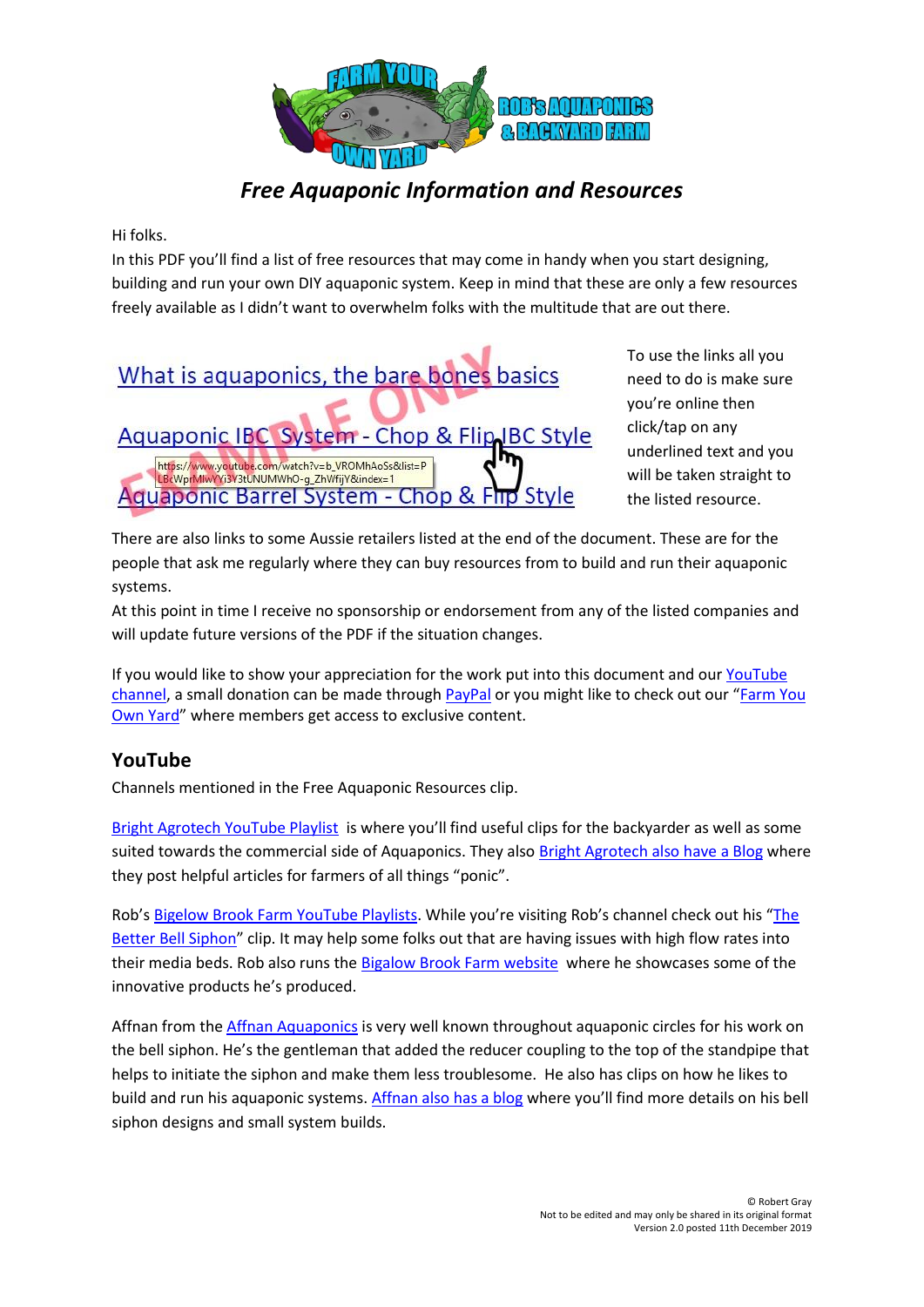

"*[Starting An Aquaponic System](https://www.youtube.com/playlist?list=PLBcWprMIwYYj8zCdbSzPJOR3HRXpxuBwf)*" playlist on our [YouTube channel](https://www.youtube.com/user/bnbob01) contains some very helpful clips for those wanting to learn more about aquaponics or are looking to build their own backyard system.



A list of helpful clips for those looking to build their first

Rob Bob's Aguaponics & **Backvard Farm** 

[What is aquaponics](https://www.youtube.com/watch?v=b3KMLZiWYns&list=PLBcWprMIwYYj8zCdbSzPJOR3HRXpxuBwf&index=2&t=1s) and How Does It Work? is a great place to start if you're new to aquaponics and would like an introduction to this growing method. You'll also find clips looking at Three [Commonly](https://www.youtube.com/watch?v=0QQA5BpWKec&list=PLBcWprMIwYYj8zCdbSzPJOR3HRXpxuBwf&index=4)  [used aquaponics system layouts](https://www.youtube.com/watch?v=0QQA5BpWKec&list=PLBcWprMIwYYj8zCdbSzPJOR3HRXpxuBwf&index=4) for the backyard, [9 Essential](https://www.youtube.com/watch?v=2FTlha0c2aA&list=PLBcWprMIwYYj8zCdbSzPJOR3HRXpxuBwf&index=5)  components [used in backyard aquaponics systems](https://www.youtube.com/watch?v=2FTlha0c2aA&list=PLBcWprMIwYYj8zCdbSzPJOR3HRXpxuBwf&index=5) as well as component and complete aquaponics system build videos. I've also added a few in clips looking at adding fish to the system as well as a very efficient harvesting method for them once they're ready for the BBQ.

### **Facebook**

backvard aquaponics system.

Helpful Facebook groups I like to wander through are,

[Aquaponics Anonymous](https://www.facebook.com/groups/245708769126433/) 

#### **[Aquaponics](https://www.facebook.com/groups/productive/)**

If you're after a group in your region just type "aquaponics" into the Facebook search bar then the area you're interested in and a few suggestions may pop up. Some Aussie Facebook groups I like to visit,

[Brisbane Aquaponics](https://www.facebook.com/groups/443315682400537/)

[Aquaponics Australia](https://www.facebook.com/aquaponics.australia.7?fref=ts&ref=br_tf)

[Aquaponics Australia Official](https://www.facebook.com/groups/aquaponicsaustralia/)

[Victorian Aquaponic Enthusiasts](https://www.facebook.com/groups/190563367681957/)

#### **Aquaponic Forums**

There are many forums out there so do a bit of a search and look around to see which suit you the best. I've found these to be some of the better free forums,

[Backyard Aquaponics Forum](http://backyardaquaponics.com/forum/)

[Aquaponics Nation](http://aquaponicsnation.com/forums/)

[Aquaponic Gardening Community](http://aquaponicgardening.ning.com/)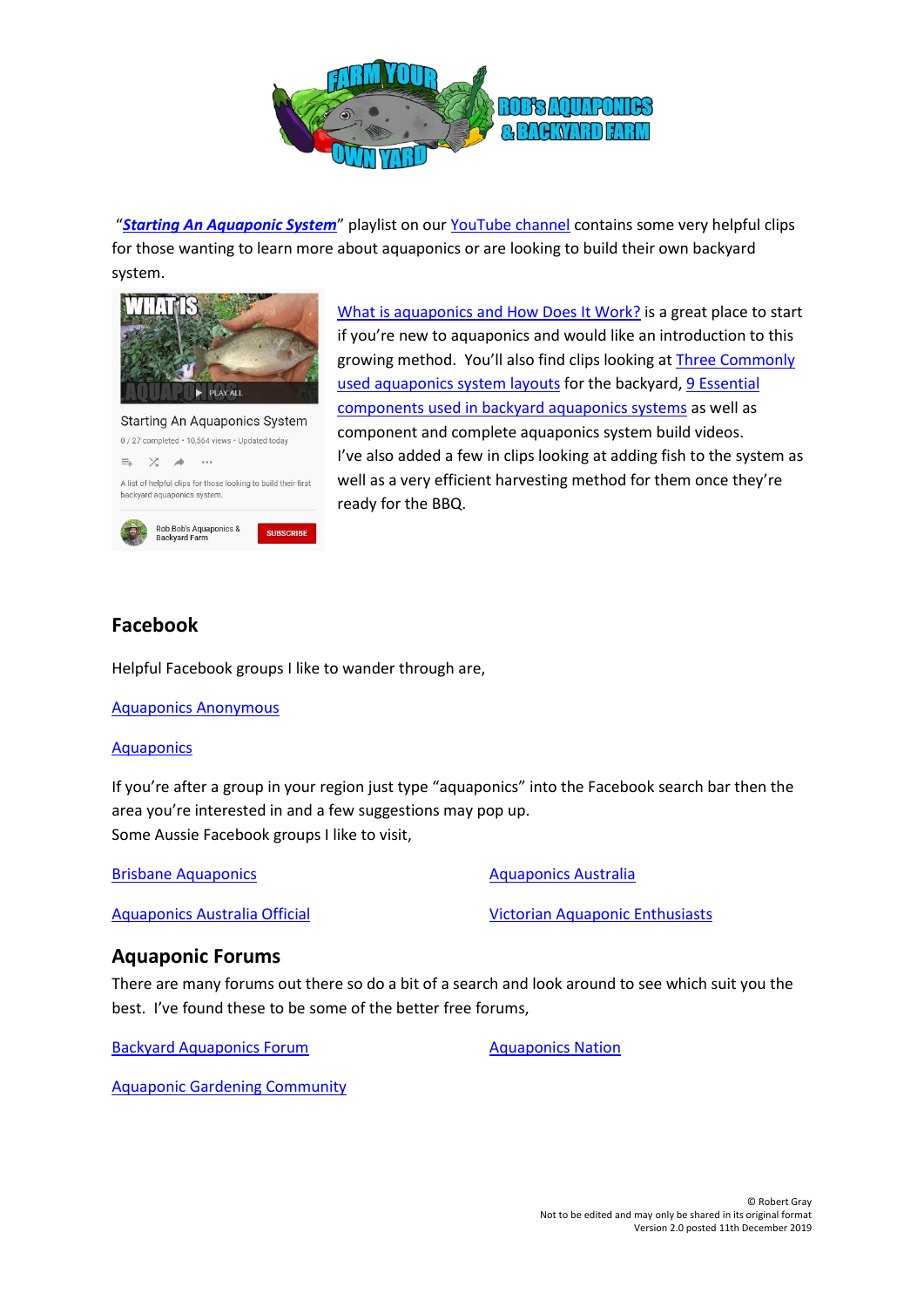

#### **Websites**

There are also a few helpful Aquaponic websites out there offering up *free information* to help the beginner out. These are a few that I've used. Have a look for yourself and you may come across another useful gem, feel free to let me know if you do.



The Backyard Aquaponics website not only hosts links to their forum and the IBC of Aquaponics (mentioned below), it also has a basic [Guide to Aquaponics.](http://www.backyardaquaponics.com/guide-to-aquaponics/what-is-aquaponics/) It does a great job at covering the basics newcomers will need to grasp before building a system.

Dr Wilson Lennard also has a few very helpful fact sheets and calculator downloads available from his [Aquaponic Solutions](http://www.aquaponic.com.au/) website that will help the backyarder.



When dispatching fish I like to use the *iki Jime method*. This method of dispatching fish not only minimises stress but it also helps to retain quality of the fish. The website has listings on many popular species of fish from around the world.

#### **Downloads**

In the [IBC of Aquaponics](http://ibcofaquaponics.com/) download, Backyard Aquaponics have included 18 pages of basic aquaponic



information aimed at those looking at setting up their first aquaponic system. This includes a walk through a simple IBC build from their clip linked in my playlist menu above.

The helpful introduction is followed by a look at over 40 DIY backyard systems put together by folks from the Backyard aquaponic forum. This is one document that I returned to many times when first starting out and picked up quite a few useful ideas from.

The [Small-scale aquaponic food production.](http://www.fao.org/3/a-i4021e/index.html) Integrated fish and plant farming download from the



Food and Agriculture Organisation (UN) covers a lot of topics to do with designing, building and running an aquaponic system. It will interest not only those that have a small scale system in mind but those that want to grow enough veggies to feed a small community using aquaponics.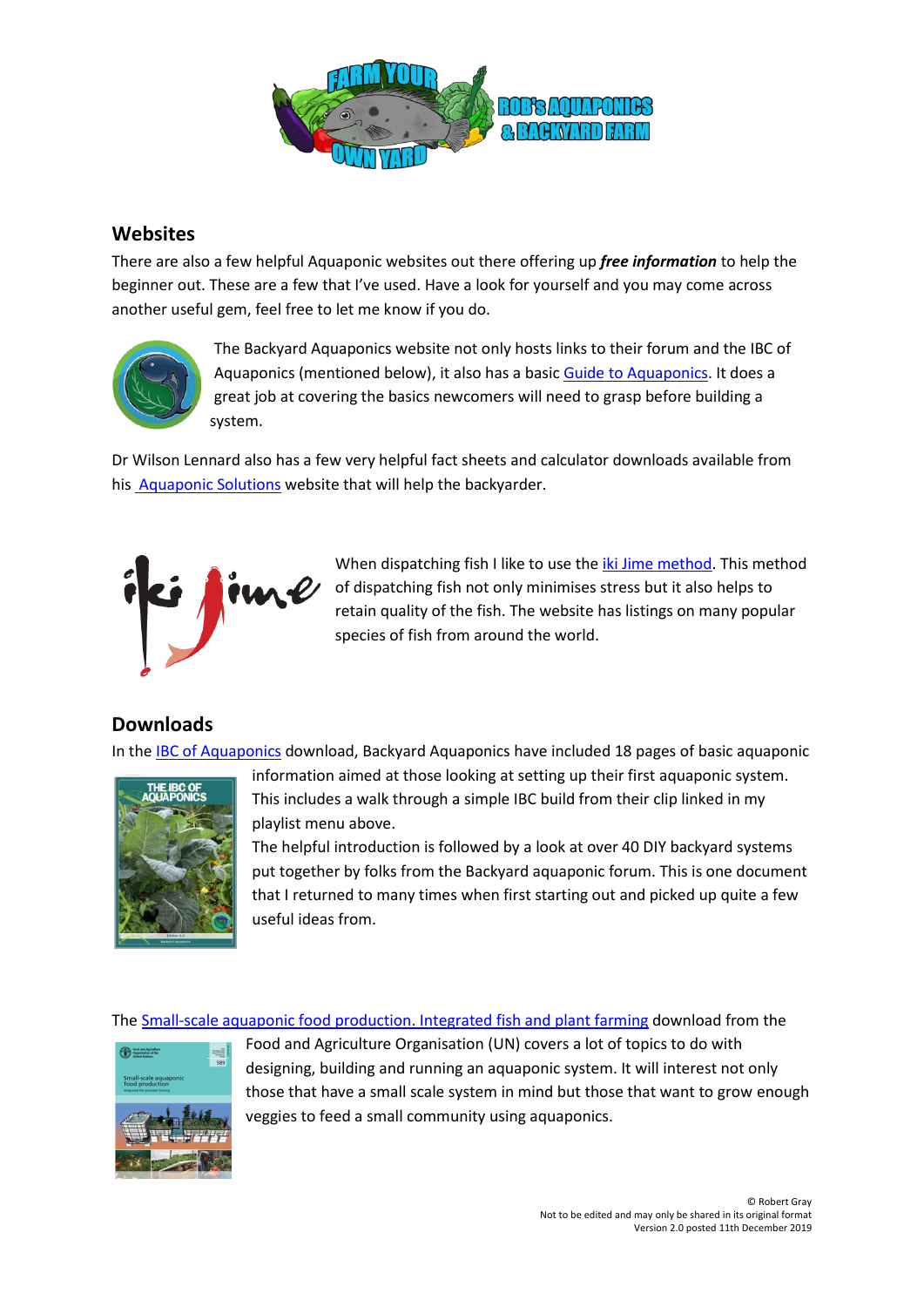

The Southern Regional Aquaculture Centre (SRAC) has a load of [publications you can download](https://srac.tamu.edu/)



on aquaculture covering alligators all the way through to tilapia and trout. Haven't heard of anyone doing gatorponics but one of our Patreon members are playing around with turtleponics so I suppose anything is possible. They do have some papers on [Recirculating Aquaculture Systems](https://srac.tamu.edu/viewCategory/24) (RAS) for those after something a bit more in depth.

[Researchgate has quite a number of aquaponic papers](https://www.researchgate.net/search?q=aquaponics) that folks may find useful.

A handy one for Aussies running silver perch is th[e Development of a Health Management Strategy](https://www.researchgate.net/publication/267766666_Development_of_a_Health_Management_Strategy_for_the_Silver_Perch_Aquaculture_Industry)  [for the Silver Perch Aquaculture Industry](https://www.researchgate.net/publication/267766666_Development_of_a_Health_Management_Strategy_for_the_Silver_Perch_Aquaculture_Industry) paper. This one also includes an optimum feed rate chart for the silver perch (page 195) which some may find helpful. I use the same feed rate for jade perch as well just to let you know.

You can also find useful information packs from government and other regulatory agencies. I found one such publication, Diagnosis, treatment and [prevention of the diseases of the Silver Perch](http://www.dpi.nsw.gov.au/fishing/aquaculture/publications/species-freshwater/collecting-finshish-broodstock/info-sheet/info-sheet-silver-perch) from the NSW Department of Primary Industry. It was very helpful when it came to diagnosing a recent issue I was having with our silver perch.

For folks in the USA, you may also want to check out your local [county extension offices,](http://www.pickyourown.org/countyextensionagentoffices.htm) as they may have some aquaponic resources available.

#### **Local Organisations**

Check your local community gardens to see if they may have a working aquaponic system or hold workshops in aquaponics.

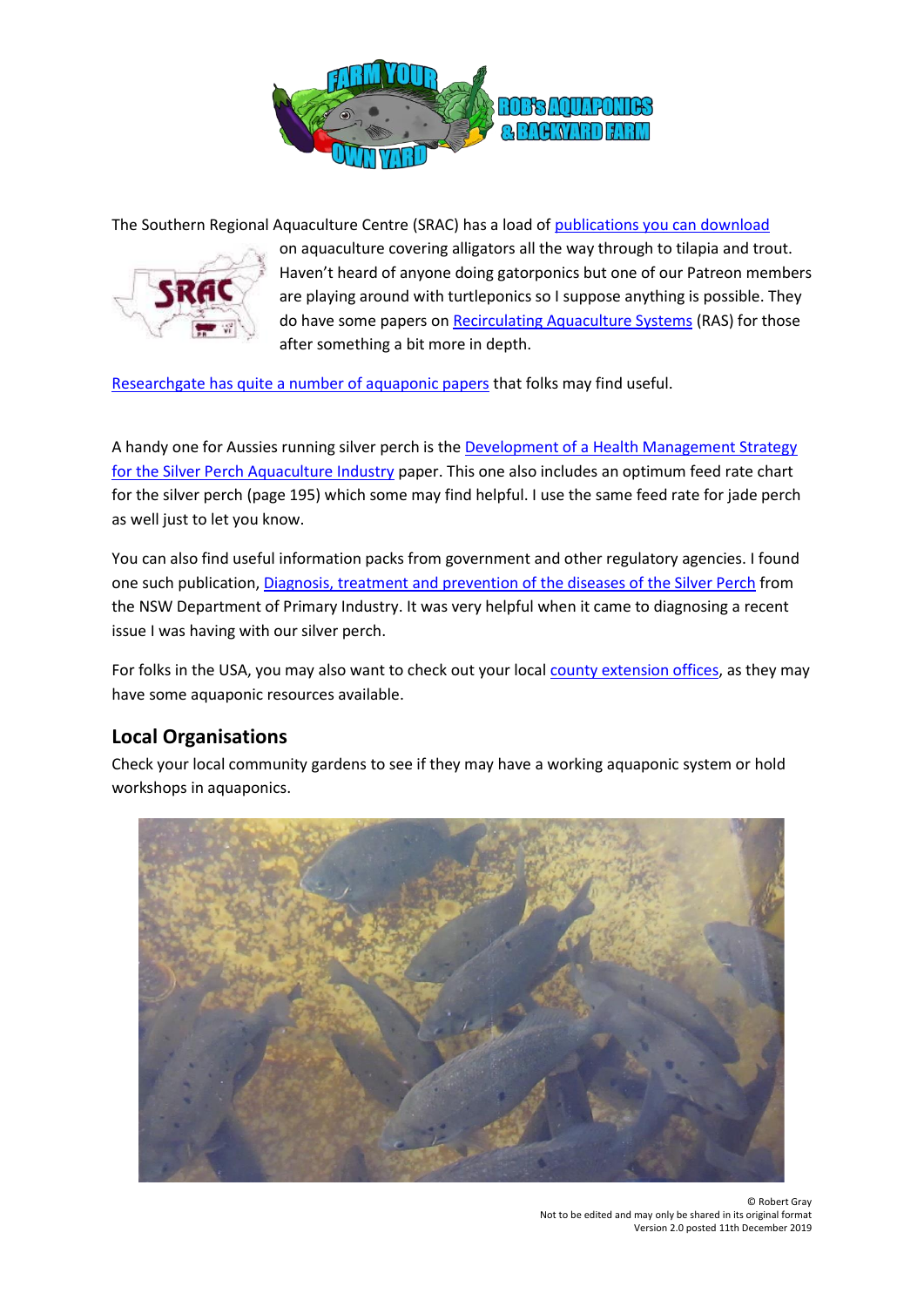

# **Aussie Suppliers and Pointers for the Bits that Aren't Free....**

### **Uniseals**

I sell Uniseals through our **Bits Out the Back Store**. They are a much cheaper option than bulkhead/water tank fittings if you just need to run a pipe through the wall of a tank or drum. Contact details for placing orders are on the store page.

# **Pumps, Clay, Testing Gear, etc...**

I have used [Guppy's Aquarium Products Online](http://www.guppysaquariumproducts.com.au/) and [Aquaholics Online](http://www.aquaholicsonline.com.au/) for air and water pumps as well as Ebay in the past. I have found the above-mentioned stores to have great service and are well priced.

[Aqua Gardening](https://www.aquagardening.com.au/) Have a great range of Aquaponics gear for those folks looking for clay, testing equipment, additives, lights and grow systems. They are based in Brisbane but ship worldwide. They will also price match and do deals on bulk clay purchases.

# **Plumbing**

The [Irrigation Store](http://www.irrigationstore.com.au/PVC-Pipe-Fittings) is an online based site I buy my bulk PVC, barbed irrigation and bulkhead fittings from. They have a fixed delivery fee on all orders. This can make the plumbing required for a larger



# **IBCs and Drums**

system a lot cheaper than if you bought from one of the big box hardware stores.

For those that are concerned about little (or big) fingers fiddling with your system, the valves with removable blue handles I use can be purchased from [Trade Link Plumbing supplies.](http://tradelink.com.au/retail)

When looking at using plastic I would recommend you go for High Density Polyethylene (HDPE, recycle #2) or Polypropylene (PP, recycle #5) which is used in most IBCs, blue barrels and food grade buckets.



It pays to find out what has been used in the IBCs and barrels. No matter what was in them before purchase, ALWAY clean thoroughly before using them in an aquaponic system. I tend to look for containers that have had food stuffs or easy to clean out nontoxic chemicals in them.

You can find reconditioned drums, troughs and IBC tanks for sale from places lik[e Tilkey](http://www.tilkey.com.au/) (Brisbane QLD) and Reverse Garbage [\(Brisbane QLD](http://www.reversegarbageqld.com.au/) and [Marrickville NSW\)](https://reversegarbage.org.au/). Farm supply/produce stores also often hold a few different sized recycled bulk containers, drums and IBC's that can come in handy.

I've found IBC's on Gumtree as well and have picked up a few cheap ones through there. Craigslist would also be worth checking out I think. I've also seen both barrels and IBC's for sale at the weekend markets, so it pays to keep your eyes out.